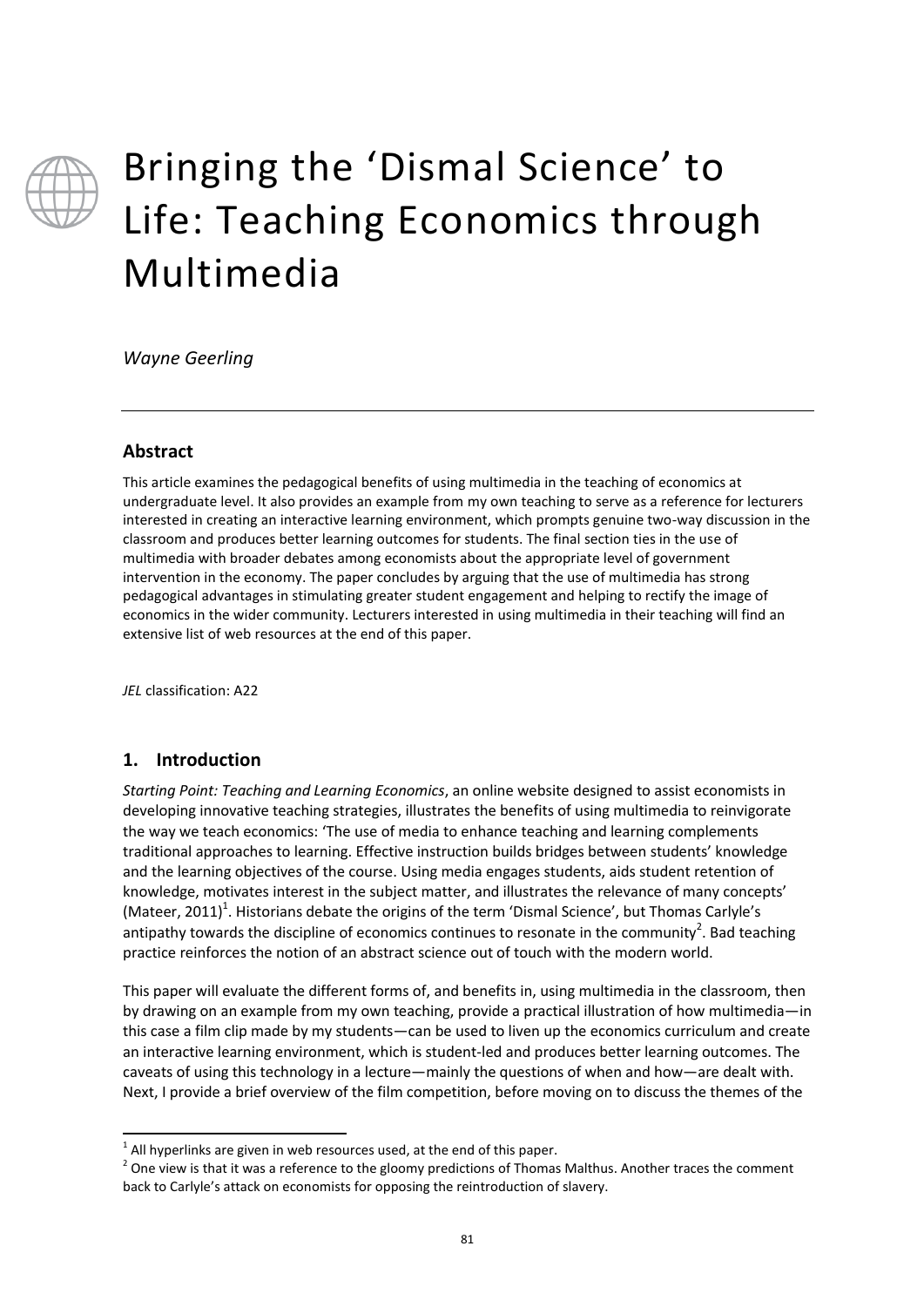clip, in both a narrow and broader context. This section contains several sample questions which could be used to prompt discussion or be set for homework and links to further (interactive) resources.

Media can be used in almost any discipline to improve student learning in a variety of forms, both inclass (lectures and tutorials) and out-of-class (homework, offline/online assignments, essays and projects). Research shows that the use of multimedia or popular culture can stimulate discussion in introductory classes (Becker, 2004), illustrate basic concepts (Hall, 2005; Hall and Lawson, 2008) and explain abstract concepts like game theory (Dixit, 2005) or option value (Dixit, 2011) at an advanced level.

I have always used a variety of multimedia resources in my teaching: from commercials, film, music, television and YouTube clips in lectures to interactive-based homework, which requires students to read newspaper articles, report on economic trends or listen to/watch Podcasts/Webcasts. This illustrates how the theory they have been taught relates to the real world and promotes independent learning. Students are then tested on this material in the following week's tutorials through class debates, presentations and written tests. Topics are always contemporary and relevant, e.g. '\$26 boost to minimum wage' (unemployment), 'Man drought hits Central Australia' (personal relationships) or 'Generation Y drowning in debt' (higher education and debt).

Students have different learning preferences. While those with a background in science or maths may have a comparative advantage in understanding the quantitative aspects of economics, research shows that people learn abstract, new and novel concepts more easily when they are presented in both verbal and visual form (Salomon, 1979). Visual media also make concepts more accessible to a person than text alone, promote deep learning rather than rote learning, and help with later recall (Cowen, 1984; Willingham, 2009).

The use of media is beneficial for teachers and students alike. Technology plays an important role in creating an interactive learning environment, which prompts two-way discussion in the form of student-created content (Bransford *et al*., 2000). Media sources are ideal for illustrating complex ideas in a short period of time, connecting learners with events that are culturally relevant and theories taught in the classroom with real-world events and policies (Mateer, 2011).

Using media of popular culture familiar to students is likely to: (i) maintain attention and student interest in the theories and concepts being taught; (ii) develop better analytical skills by analysing media using the theories and concepts they are studying; (iii) break down the barrier between formal learning and understanding, enabling students to see concepts and new examples when they use these same media in their private life (Mateer, 2011).

Before using audiovisual materials in teaching, one should have an understanding of copyright, which, by default applies to materials found on the web. The Economics Network's *The Handbook for*  Economics Lecturers provides useful instructions on this issue<sup>3</sup>. Permission to use these materials might be requested directly, or granted in advance using a licence such as Creative Commons (Poulter, 2010). The biggest hurdle in using audiovisual materials—aside from a willingness to do so—is the workload involved and the skill in recognising content that will enhance learning, instead of becoming a distraction (Mateer, 2011). The good news is: help is readily available.

 The *Mathematics for Economics: enhancing Teaching and Learning* (METAL) site has a series of short clips which can easily be embedded into any lesson plan.

-

 $3$  The hyperlink is provided in the references section.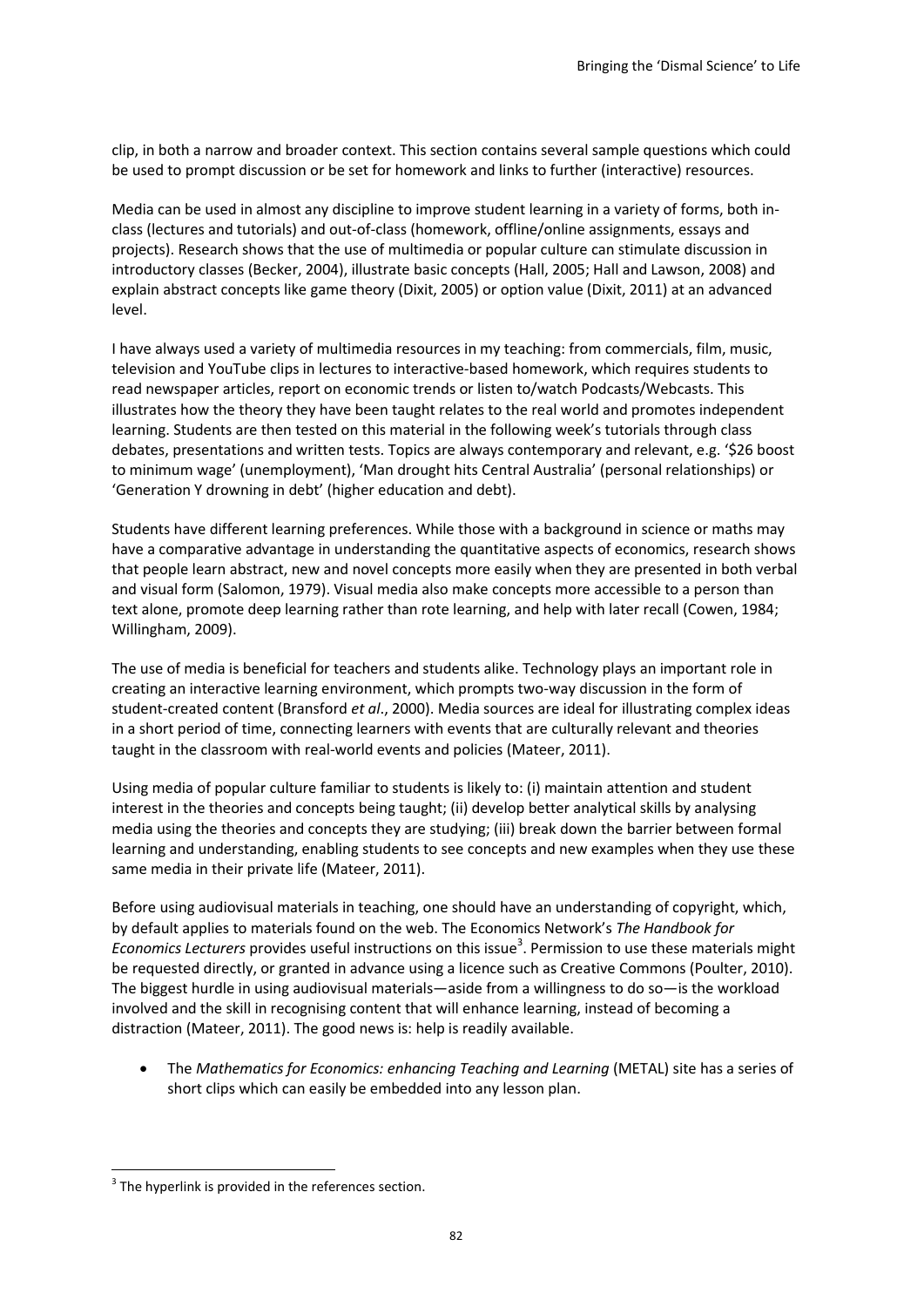- *TED-talks* are well-produced video lectures of 15-20 minutes on themes as diverse as business climate, developmental economics, environmental issues and globalisation.
- Dirk Mateer, an academic from Penn State University, created *Teaching Economics with YouTube* to showcase in-class videos and provide links to economic content provided by other YouTube users.
- Mateer, along with other North American academics, pioneered or helped pioneer websites which provide economics lecturers with access to short clips from films, television shows and music. The clips usually include a synopsis, relevant concepts and, occasionally, sample questions which can be used in open-ended, student-led assignments. Examples include: *Economics in the Movies*, *TV for Economics*, *From Abba to Zeppelin, Led* and *Flash Music for Economics*.

The use of YouTube throws up one interesting extension of this medium: filming classroom experiments and/or getting students to make their own clips. After all, most of them belong to Generation Y. This can be used to give students 'ownership' of their own learning and extend the two-way discussion highlighted above.

# **2. Background**

The Economics Network launched a student film competition in 2005–06 on its website for school students considering studying economics at university: *Why Study Economics?* (WSE). The aim was to encourage students from around the United Kingdom (and beyond) to make videos about their experiences. These videos are available on YouTube and most can be downloaded for offline use from the student films section of the WSE site.

My favourite clip is 'Captain Economics', in which a mysterious masked super hero helps university students solve everyday dilemmas: time preference (the impact of budgetary tax increases on the price of cigarettes, alcohol and going out); how the laws of supply and demand affect finding a partner at a nightclub; using comparative advantage and specialisation to decide who does the cooking in a shared house. Student-generated content can be used to enrich the learning experience by illustrating themes which are relevant and interesting to the lives of most young people.

I trialled this form of assessment in 'Economics of Everyday Life', a new 2nd year elective I introduced at La Trobe University in Melbourne, Australia, in 2010. The aims of the subject were to encourage students to:

- 1. Think like an economist;
- 2. Explain the intuitive logic of economics;
- 3. Apply economic reasoning to comprehend and solve problems in everyday life;
- 4. Better understand the complexities of human behaviour.

'Economics of Everyday Life' was aimed at different streams of students: those undertaking a degree or considering a major in economics, as well as non-specialists from different faculties opting for an elective.

The film project was optional and one video was submitted. One of the students has a background in media studies and was able to use his expertise in production and editing to ensure a high quality end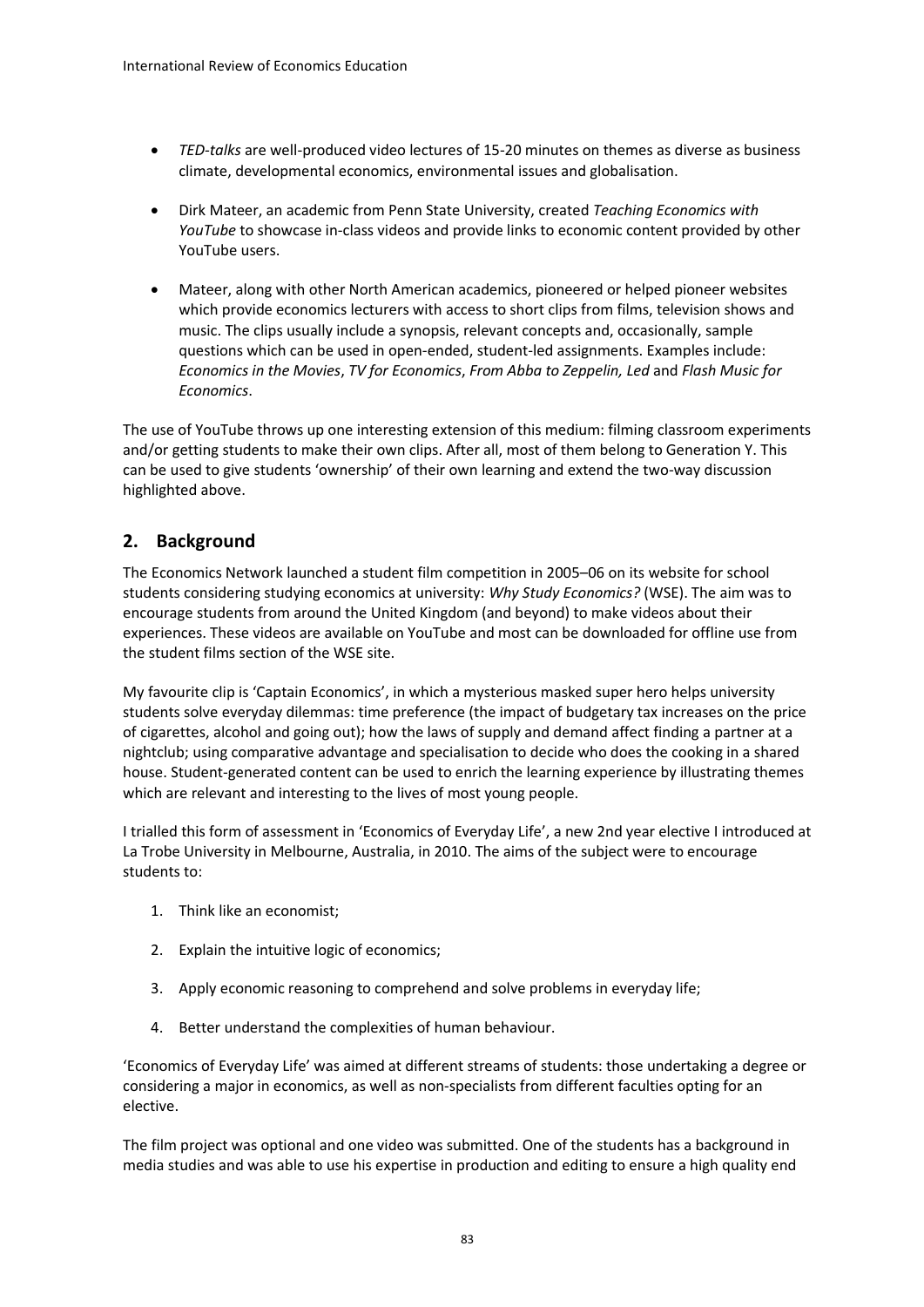product. Even the acting was believable! Their project will be discussed in more detail in the next section of the paper. In future years, I intend to make the film project compulsory, but as a concession will allow students to form their own groups to try to minimise the incidence of free riding. This has the potential to create a lot of administrative work for the academic. SWoRD, a web-based peer review system, can help. It randomly assigns students within groups and creates the correct incentives for serious peer review of film projects (Cho *et al.*, 2006; Cho and Schunn, 2007).

Instructions in the subject outline were as follows: 'Each group will choose their own topic, which should be based on an aspect of how economics is relevant to everyday life. The clip should be no longer than 5 minutes in length. Students will be given practical demonstrations of how to use the audiovisual equipment (if necessary) but most of the work will take place outside the traditional classroom. The best clips will be uploaded onto YouTube' (ECO2EEL subject outline: semester 2, 2010, p. 10). Aside from approving the topic, students worked independently.

# **3. Film clip**

-

A group of four students tapped into a controversial issue for staff and students alike at La Trobe University: car parking. The idea evolved accidentally from a theme I raised in a lecture on 'University Life'. Titled: 'Car Parking at La Trobe University: Is this a Case of Market Failure?', four self-described student economists set out to determine whether the shortage of car parking places is the symptom of market failure or a transitory adjustment in the market. It draws on themes taught at the beginning of Introductory Macroeconomics and Microeconomics (scarcity, opportunity cost, tradeoffs, thinking at the margin), plus more general microeconomics concepts: free riding, externalities, market failure and government remedies. The chosen topic is suitable for an introductory course in economics, a subject which requires students to apply theory to practical or real-life events, or to reinforce knowledge of previously taught material.

The student film project gave our group a chance to articulate what we had learned during the semester through a different medium. In many ways this was more challenging than a conventional assessment, as the logistical and collaborative issues associated with a group film project required higher developed time management skills (shooting the film, editing, brainstorming etc.) as well as teamwork. The fundamental difference between this project and writing an essay or doing an exam, is that it gave us great insight into working with technology and software and using such tools to convey the topics covered in a concise and entertaining way. If anything, this is what economics lacks! Although the formal areas of economics are necessary and fundamental to the discipline it does tend to make this school of thought quite inaccessible to those whom economics affects the most - the everyday person. Overall it was a great experience and I would like to do it again at some point... (subject evaluation, student  $1)^4$ 

Audiovisual material can be used: (i) at the beginning of a lecture; (ii) after a brief introduction but before learning the concept; (iii) after learning the concept; (iv) before and after. Alternatively, it can be set as a homework assignment (Mateer, 2011). The 'Economics of Poker' is one such clip from Mateer's YouTube channel. Two students are sitting at a table playing poker. The game of poker has several principles taught in introductory Microeconomics: tradeoffs, opportunity cost, thinking at the margin, sunk costs, etc. The beauty of this clip is that it illustrates concepts which should resonate with students, many of whom play the game of poker (though may not necessarily understand the economics behind it). Furthermore, it provokes the viewer to think about more intermediate and advanced Microeconomics concepts: maximisation subject to constrained choices, prospect theory, time and adjustment process, etc., which make it suitable for introductory, intermediate and advanced classes.

 $<sup>4</sup>$  Ethics approval to use student material was granted on the condition that students be anonymised.</sup>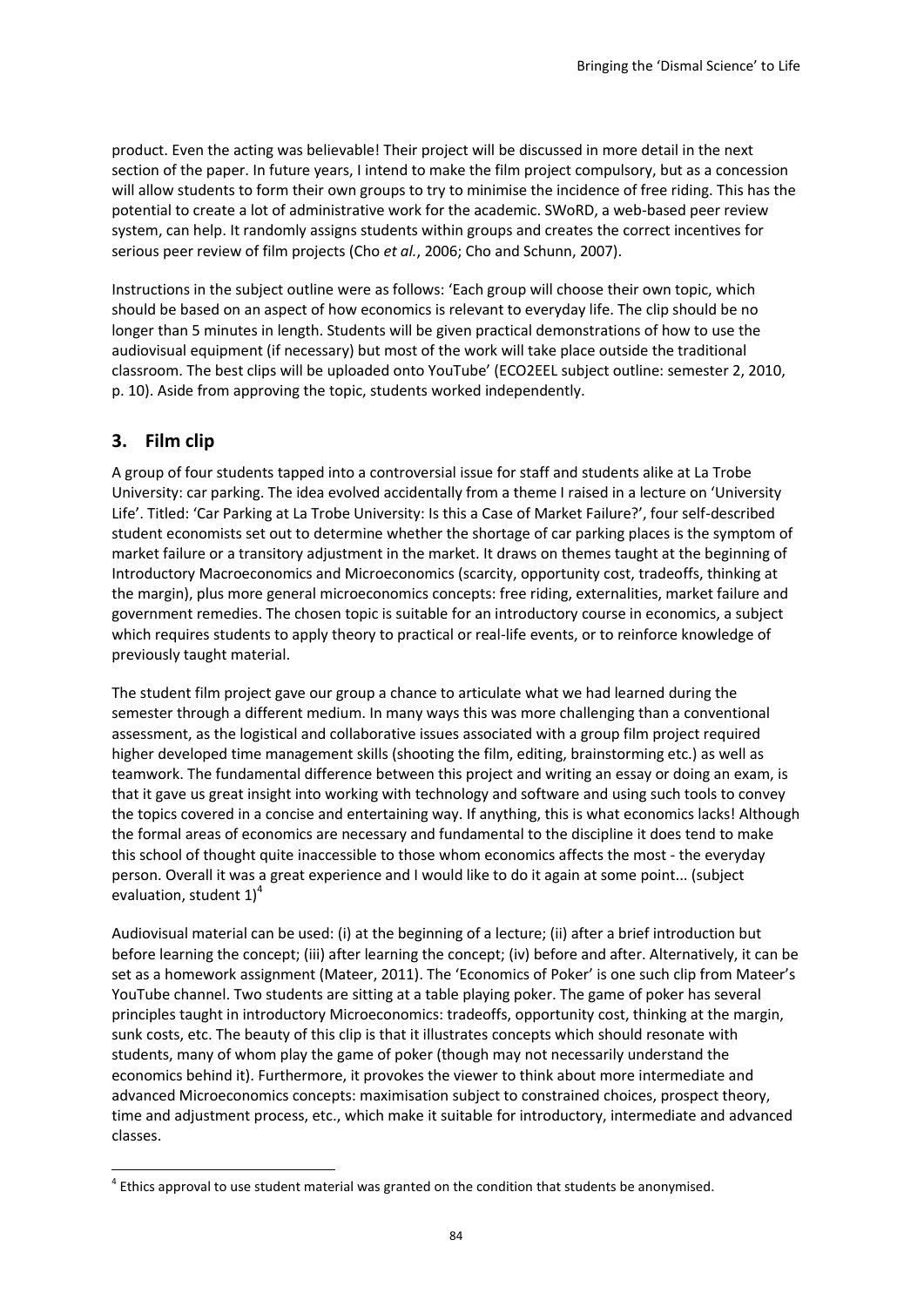A few questions to consider before using audiovisual material in teaching:

- 1. Is there a clear link between the material shown and the learning objectives? The material should be embedded in the lesson plan, i.e. objectives, how you intend to use it and learning outcomes for students.
- 2. Will students understand the context, i.e. why the material is being shown? Are there concepts or background material which needs to be explained in advance? With respect to the car parking film clip, an audience would need figures on the following: (i) permit types and cost (daily, year, various zones) and the range of fines; (ii) average daily demand for car parking places v. available supply; (iii) student population: domestic v. international students; (iv) residential status: what percentage of students live on campus v. at home or in shared houses off campus.
- 3. Are the students expected to engage in activities while the material is being shown, or will follow-up activities be used instead? This could take the form of: (i) *think, pair, share* activities, where students discuss the question, prepare a written answer, then share it with their neighbour (Lyman, 1981; Lyman, 1987); (ii) lecturer/student-led classroom discussion; or (iii) homework assignments.
- 4. Will student learning outcomes be measured? If so, how?
- 5. How does this affect the amount of material covered in the course? It takes time to plan, set up and execute multimedia activities in the classroom and many lecturers are concerned that the opportunity cost of doing so is quite high, i.e. this time could be used to cover concepts in more depth and breadth. I would make three comments in response. First, if used effectively, technology actually allows a lecturer to cover more not less material. The car parking film clip cited in this paper could be used to teach concepts as diverse as: scarcity, opportunity cost, tradeoffs, thinking at the margin, externalities, market power, market failure, information asymmetry and the economics of crime. Second, lecturers should 'start small', that is, find a short film clip, song or newspaper source and introduce it into the class. Once you feel comfortable, slowly expand. Third, if the audiovisual clip is modelled briefly in class, then it can be set as a homework assignment. In this case, the material is a complement to traditional classroom teaching rather than a substitute.
- 6. Audiovisual materials can be used online (via the internet), downloaded and embedded into a PowerPoint presentation, run from a hard drive, USB stick or DVD. Knowing how to use equipment effectively and efficiently is important, as is knowing who to contact in an emergency!

I often use audiovisual clips as an 'ice breaker' at the beginning of the lecture. If I intend to assess the students directly, either in-class or as part of a group assignment or homework, I would initiate a general discussion to provide context. With respect to the car parking film clip, I would begin with the following questions: Who buys a car parking permit? Why? Does it offer value for money? Ever considered not paying? Have you ever had problems finding a spot? How do you react? Is this a problem for the university? If so, what should be done about it?

Then, I would tie this in with the economic concepts I wish to illustrate: (i) as a *think, pair, share*  exercise, either during the clip or afterwards; or (ii) in a general class discussion. Students should be able to identify the concepts involved and to provide written/verbal examples from the material.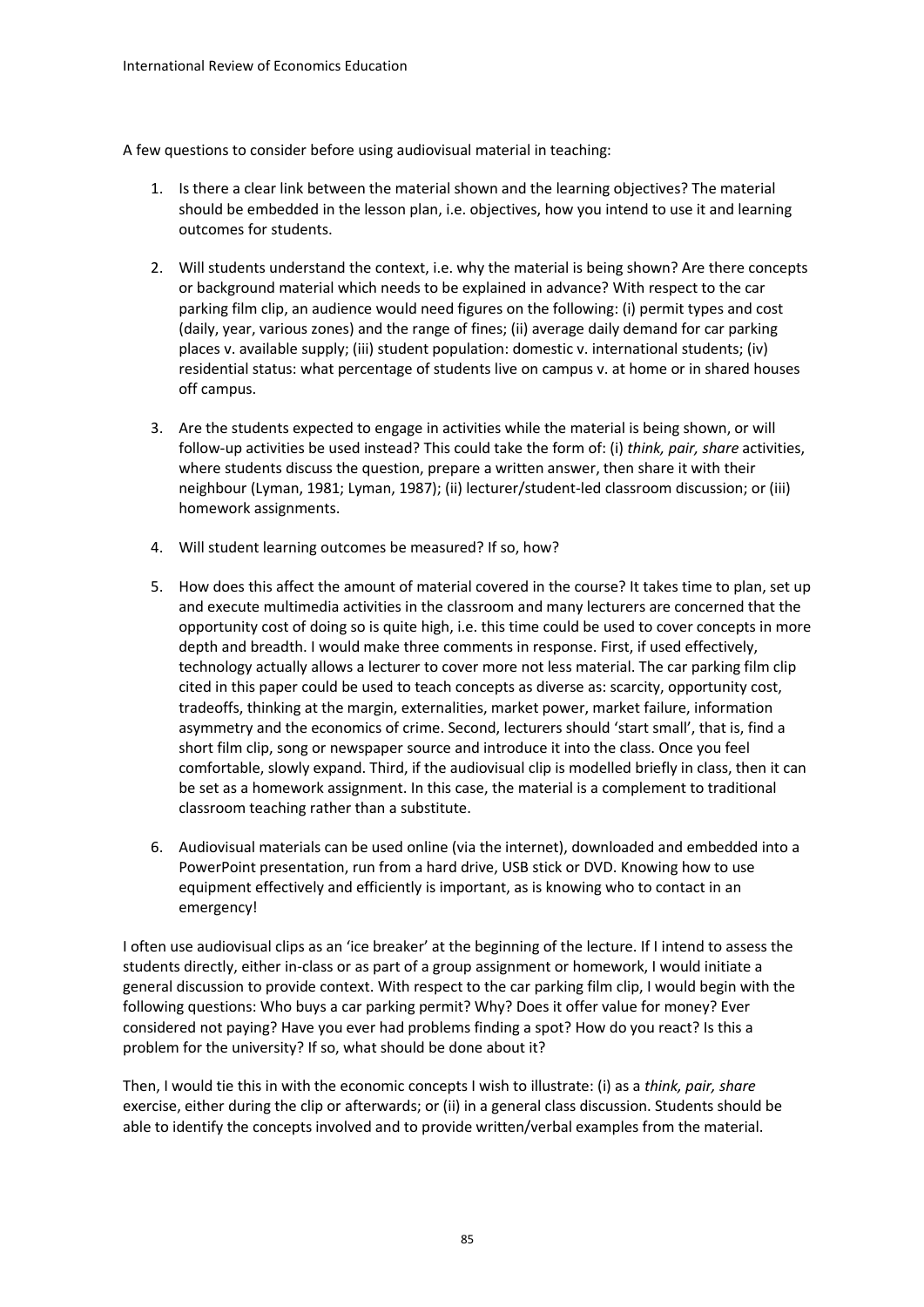Once you have tested for general comprehension, you need to bring this back to the main theme of the film: is this a case of market failure? Depending on when you introduce this material in the subject, the definition of market failure might need to be explained, along with the three main causes: (i) externalities; (ii) asymmetric information; (iii) market power. I find that students can usually provide examples in lay terms, i.e. understand how it works in reality but are not aware of the theoretical underpinnings or concepts involved. If the audiovisual material requires a level of understanding more advanced than the material already covered in the course, I would be tempted to briefly explain the theory behind market failure before showing the clip to help students make the link between theory and reality. If the material is reinforcing concepts learned earlier in the subject or from a previous subject, this would not be necessary.

#### **4. Relevance in a broader sense**

Market failure is an important concept in economics, yet one often misunderstood by many students. The central issues are: (i) the market fails to allocate resources efficiently; (ii) there is no market solution: in this case the market is the problem. Ask students to consider whether the car parking problem is self-correcting (transitory)? Are they able to identify instances of market failure in society?

Another crucial issue is: what is the appropriate role of the government (or in this case, the university) in dealing with market failure? This could be tied in with broader debates among economists about the appropriate level of government intervention in the economy. *EconStories.tv* has recently brought John Maynard Keynes and Friedrich Hayek back to life in a series of raps which trace the debate between government intervention and market forces over the  $20<sup>th</sup>$  century, up to and including the recent Global Financial Crisis: *Fear the Boom and Bust* and *Fight of the Century*.

## **5. Final remarks**

The benefits of using multimedia in the classroom are well established in the academic literature but, as a discipline, economics has been slow to adopt innovative approaches to teaching (Becker, 2001; Becker, 2003; Becker and Watts, 1996; Becker and Watts, 2001). This paper demonstrates the practical benefits of using multimedia, in particular, a film clip produced by students, to bring the 'Dismal Science' to life. On a micro level, students can tap into their own lives, hobbies and grievances to find a practical application of economic theory and develop an intuitive understanding of the core economic principles which shape our understanding of human behaviour: thinking at the margin, rationality, tradeoffs and opportunity cost. On a macro level, the recent global financial crisis is a wakeup call to economists: when economics loses touch with the real world, it ceases to provide insights into the social, economic and political behaviour of everyday life. The once 'Dismal Science' reverts back to its pejorative.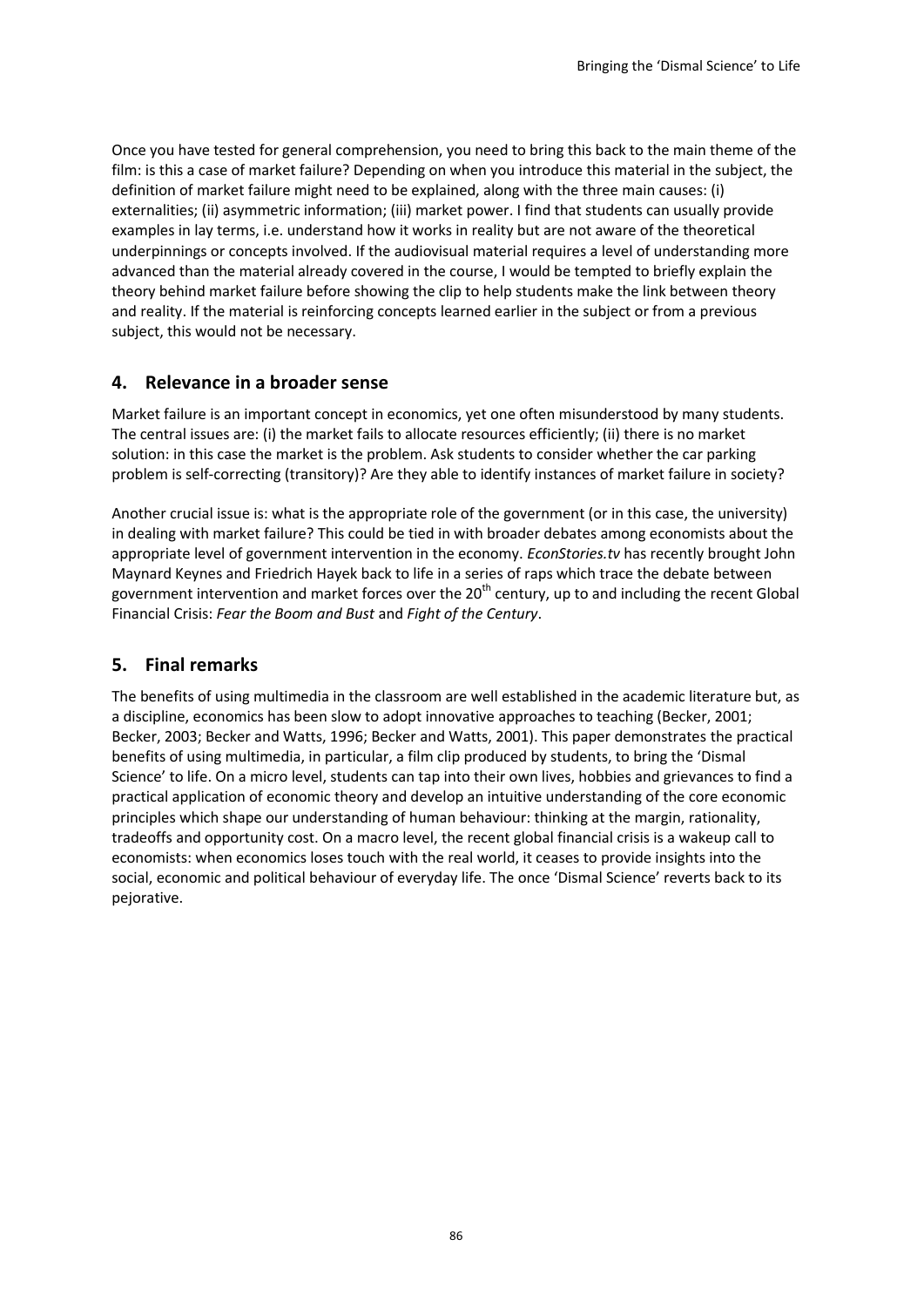#### **Web resources**

'Captain Economics', Economics Network student film competition URL: [http://www.youtube.com/watch?v=ftBs8LBO8is&feature=player\\_embedded](http://www.youtube.com/watch?v=ftBs8LBO8is&feature=player_embedded) [last accessed 14 May 2011]

Our mysterious masked hero has practical advice for all sorts of people, based on concepts from economics. He also has nice, clean underpants.

'Car Parking at La Trobe University: Is this a Case of Market Failure?'

URL:<http://www.youtube.com/watch?v=umUzJGNt8UM> [last accessed 16 May 2011] Film clip produced by my students in October 2010.

'Economics of Poker', Dirk Mateer's Econ Channel

URL:<http://www.youtube.com/user/dmateer#p/f/28/V-t1V4WGcQ0> [last accessed 17 May 2011] Two students discuss the application of playing poker to studying economics.

Ghent, L., Mateer, D.G. and Stone, M. 'TV for Economics'

URL:<http://tvforecon.blogspot.com/> [last accessed 15 April 2011]

This website has a list of clips from TV shows that can be used to emphasise applications of economic concepts.

Hall, J.C, Lawson, R.A. and Mateer, D.G. 'From Abba to Zeppelin, Led'

URL: [http://www.divisionoflabour.com/music/author\\_archives/dirk\\_mateer/](http://www.divisionoflabour.com/music/author_archives/dirk_mateer/) [last accessed 18 April 2011] This website provides lyrics and follow-up questions that can be used to learn economics.

Mateer, D.G. 'Teaching Economics with YouTube'

URL:<http://www.youtube.com/user/dmateer> [last accessed 15 May 2011]

This channel showcases two teaching methods: (i) A series of short in-class videos that utilise interactive learning approaches to teach principles of economics; (ii) Links to economic content provided by other YouTube users.

Mateer, D.G. 'Economics in the Movies'

URL:<http://economicsinthemovies.swlearning.com/> [last accessed 17 April 2011] This website contains a database of film scenes that can be used to illustrate economic concepts.

'Mathematics for Economics: enhancing teaching and learning'

URL:<http://www.metalproject.co.uk/METAL/Resources/Films/index.html> [last accessed 19 April 2011] This project provides lecturers and students with a selection of free learning resources designed to engage introductory level students more fully and enthusiastically in mathematics for economics.

Papola, J. and Roberts, R. 'EconStories.tv'

URL:<http://econstories.tv/> [last accessed 30 May 2011]

This website brings John Maynard Keynes and Friedrich Hayek back to life in a series of raps: 'Fear the boom and bust' and 'Fight of the century'.

Schunn, C. 'SWoRd: Scaffolded Writing and Reviewing in the Discipline'

URL:<http://www.lrdc.pitt.edu/schunn/sword/index.html> [last accessed 15 April 2011]

This is a web-based review system which offers guidance on the topics of effective writing assignments, optimal feedback on writing, and the power of peer feedback.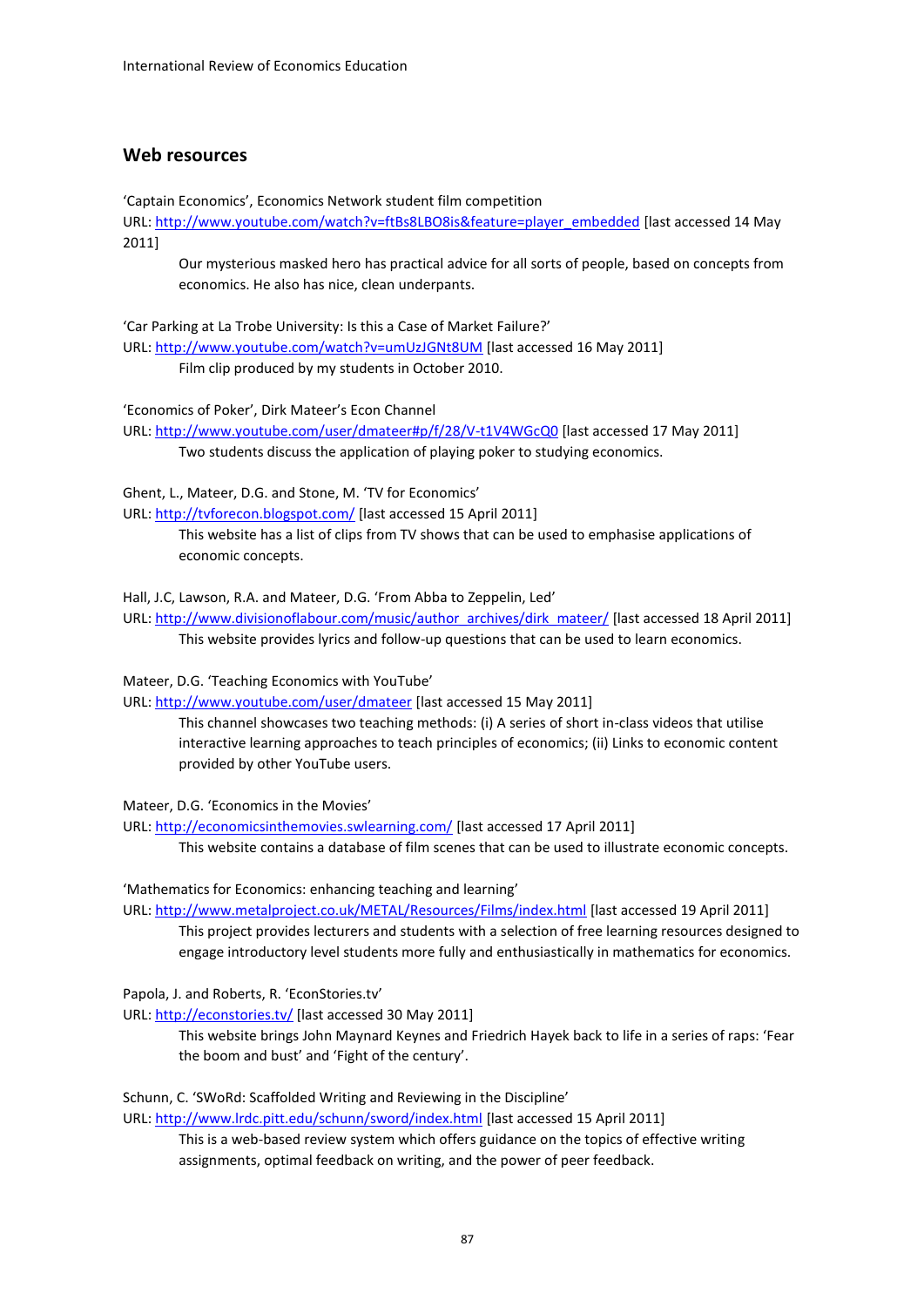'TED: Ideas worth spreading'

URL:<http://www.ted.com/talks> [last accessed 15 April 2011]

TED-talks are short video lectures of 15-20 minutes length on a variety of topics.

'Why Study Economics?'

URL:<http://www.whystudyeconomics.ac.uk/> [last accessed 15 April 2011]

The Economics Network launched a student film competition in 2005-06. These videos are available on YouTube and most can be downloaded for offline use from this site.

#### **References**

Becker, W. E. (2001). 'How to Make Economics the Sexy Social Science', *Chronicle of Higher Education*, 7 December, pp. B10–B11.

Becker, W. E. (2003). 'Undergraduate Choice: Sexy or non-Sexy', *Southern Economic Journal*, Vol. 70(1), pp. 219–23.

Becker, W. E. (2004). 'Economics for a Higher Education', *International Review of Economics Education*, Vol. 3(1), pp. 52–62.

Becker, W.E. and Watts, M. (1996). 'Chalk and Talk: A National Survey of Teaching Undergraduate Economics', *American Economic Review: Papers and Proceedings*, Vol. 86, pp. 448–54.

Becker, W.E. and Watts, M. (2001). 'Teaching Economics at the Start of the  $21<sup>st</sup>$  Century: Still Chalk and Talk', *American Economic Review: Papers and Proceedings*, Vol. 91, pp. 446–51.

Bransford, J., Brown, A. and Cocking, R. (2000). *How People Learn: Brain, Mind, Experience and School: Expanded Edition*, Washington, DC: National Academy Press.

Cho, K., Schunn, C. D. and Wilson, R. (2006). 'Validity and reliability of scaffolded peer assessment of writing from instructor and student perspectives', *Journal of Educational Psychology*, Vol. 98(4), pp. 891–901.

Cho, K. and Schunn, C. D. (2007). 'Scaffolded writing and rewriting in the discipline: A web-based reciprocal peer review system', *Computers and Education*, Vol. 48(3), pp. 409–26.

Cowen, P. S. (1984). 'Film and Text: Order Effects in Recall and Social Inferences', *Educational Communication and Technology*, Vol. 32, pp. 131–44.

Dixit, A. (2005). 'Restoring Fun to Game Theory', *Journal of Economic Education*, Vol. 36(3), pp. 205–19.

Dixit, A. (2011). 'An Option Value Problem from Seinfeld', *Economic Inquiry* [forthcoming].

Fryer, R., Goeree, J. and Holt, C. (2005). 'Experience-Based Discrimination: Classroom Games', *Journal of Economic Education*, Vol. 36(2), pp. 160–70.

'Generation Y drowning in debt', *The 7.30 Report*, 29 June 2010, URL:<http://www.abc.net.au/7.30/content/2010/s2940421.htm> [last accessed 30/6/2010].

Ghent, L., Mateer, D. G. and Stone, M. (2011). 'TV for Economics', *Journal of Economic Education,* Vol. 42(2), p. 207.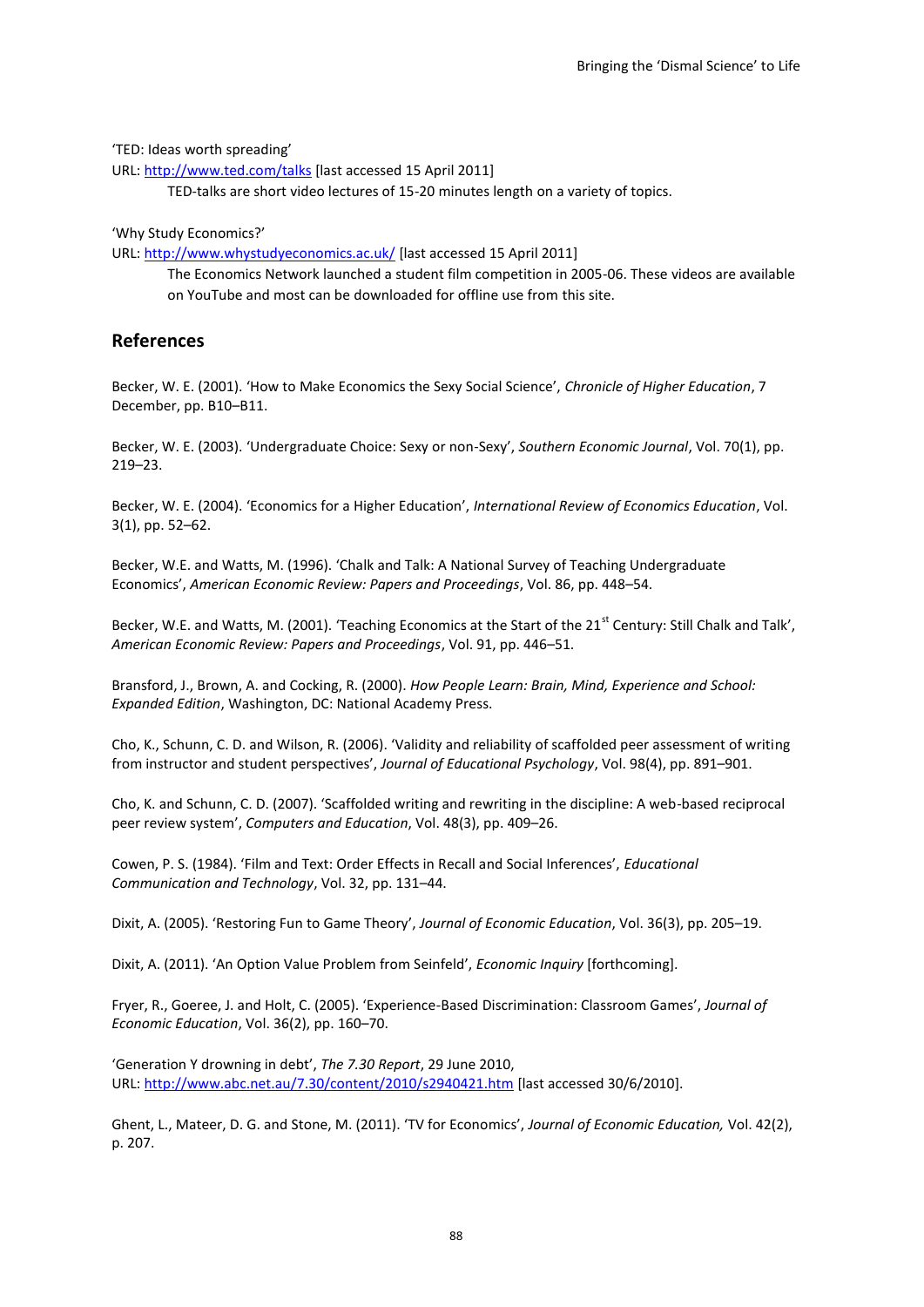Hall, J. C. (2005). 'Homer Economicus: Using *The Simpsons* to Teach Economics', *Journal of Private Enterprise*, Vol. 30 (2), pp. 165–76.

Hall, J. C. and Lawson, R. A. (2008). 'Using Music to Teach Microeconomics', *Perspectives in Economic Education Research* Vol. 4(1), pp. 23–36.

Hall, J. C, Lawson, R. A. and Mateer, D. G. (2008). 'From ABBA to Zeppelin, Led: Using Music to Teach Economics', *Journal of Economic Education*, Vol. 39(1), p. 107.

Hall, J. C, Lawson, R. A., Mateer, D. G. and Rice, A. (2008). 'Teaching Private Enterprise Through Tunes: An Abecedarium of Music for Economists', *Journal of Private Enterprise*, Vol. 23(2), pp. 157–66.

Hansen, W. L., Salemi, M. K. and Siegfried, J. J. (2002). 'Promoting Economic Literacy in the Introductory Economics Course – Use It or Lose It: Teaching Literacy in the Economics Principles Course', *American Economic Review: Papers and Proceedings*, Vol. 92(2), pp. 473–77.

Houser, S. and Leet, D. (2003). 'Economics goes to Hollywood: Using Classic Films and Documentaries to Create an Undergraduate Economics Course', *Journal of Economic Education*, Vol. 34(4), pp. 326–32.

Lawson, R. A. (2006). 'Teaching Economics Principles with Comic Strips', *Journal of Private Enterprise*, Vol. 23(1), pp. 168–76.

Li, H. and Mateer, D. G. (2008). 'Movie Scenes for Economics', *Journal of Economic Education*, Vol. 39(3), p. 303.

Lyman, F. T. (1981). 'The responsive classroom discussion: The inclusion of all students', in A. Anderson (ed.), *Mainstreaming Digest*, College Park: University of Maryland Press, pp. 109–13.

Lyman, F.T. (1987). 'Think-Pair-Share: An expanding teaching technique' *MAA-CIE, Cooperative News*, vol. 1, pp. 1–2.

'Man drought hits Central Australia', *ABC News*, 14 July 2010, URL:<http://www.abc.net.au/news/stories/2010/07/14/2953091.htm> [last accessed 16 July 2010].

Mateer, D. G. (2005). *Economics in the Movies*, Mason, OH: South-Western.

Mateer, D. G. and Rice, A. (2007). 'Using Flash to Create Synchronized Lyrics and Music to Teach Economics', *Perspectives on Economic Education Research*, Vol. 3(1), pp. 53–64.

Mateer, D. G. (2011). 'Using Media to Enhance Teaching and Learning', *Starting Point: Teaching and Learning Economics*,

URL:<http://serc.carleton.edu/econ/media/index.html> [last accessed 16 May 2011].

Poulter, M. (2010). 'Creative Commons', *Economics Network*, URL:<http://www.economicsnetwork.ac.uk/themes/licensing.htm> [last accessed 16 May 2011].

Salomon, G. (1979). *Interaction of Media, Cognition and Learning: An Exploration of How Symbolic Forms Cultivate Mental Skills and Affect Knowledge Acquisition*, San Francisco: Jossey-Bass.

'The Handbook for Economics Lecturers', *Economics Network*, URL:<http://www.economicsnetwork.ac.uk/handbook/web/33.htm> [last accessed 17 May 2011].